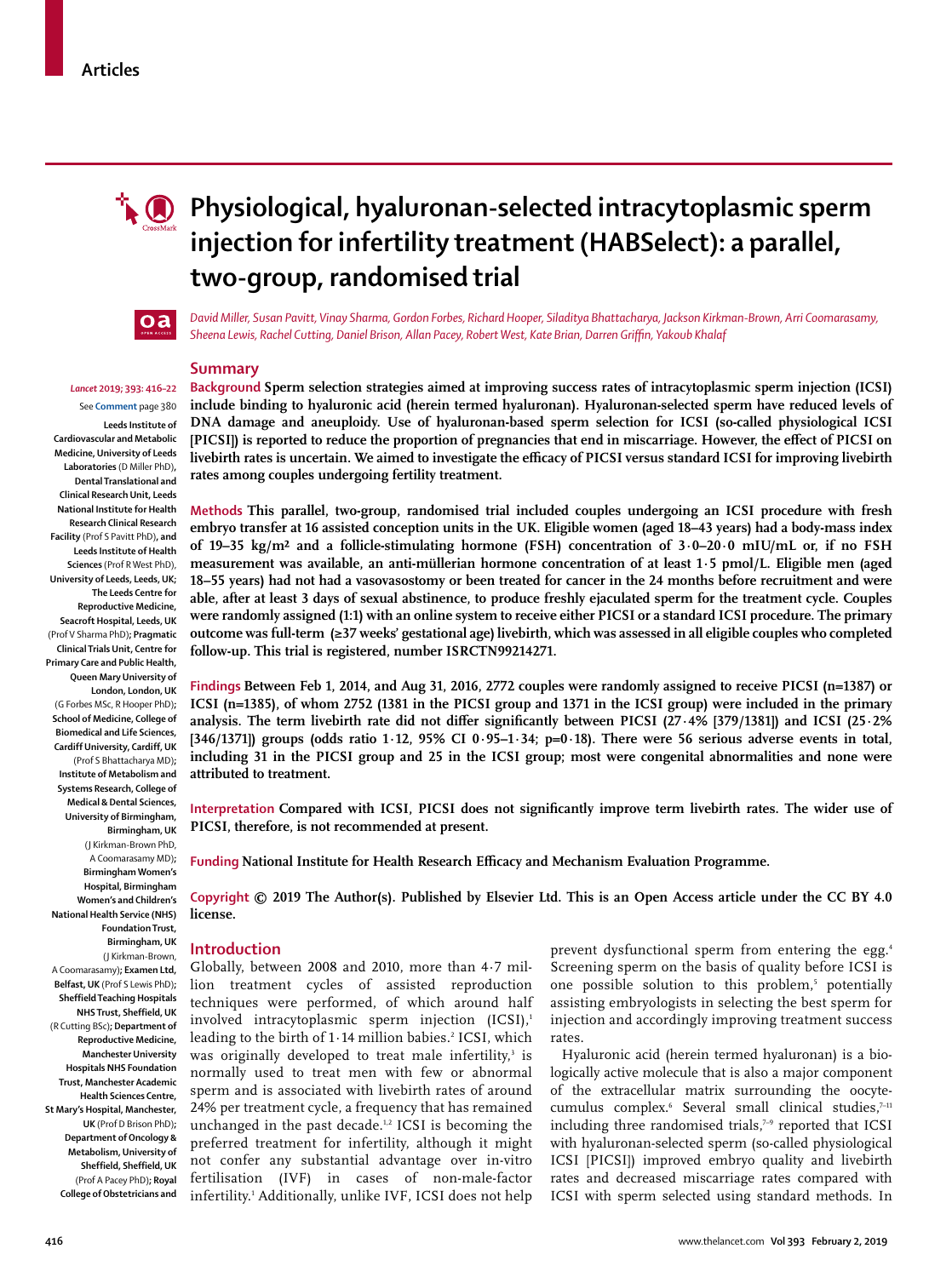## **Research in context**

#### **Evidence before this study**

Although the advent of intracytoplasmic sperm injection (ICSI) has transformed the treatment of male infertility, success rates in terms of livebirths per treated couple have remained reasonably static in the past 10 years at around 25%. Demand for fertility treatment around the world is rising, and more than half of all treatment cycles now involve ICSI. Research aimed at increasing livebirth rates has focused mainly on women, but an increasing interest in male fertility has led to the development of sperm selection techniques to allow embryologists to select, with confidence, the best sperm for ICSI and potentially improve success rates. The naturally occurring organic polymer, hyaluronic acid (herein termed hyaluronan), is thought to select sperm with good DNA integrity and low rates of aneuploidy. Hyaluronan-based selection of sperm (so-called physiological ICSI [PICSI]) has been reported to increase livebirth rates and decrease miscarriage rates, and a multicentre randomised controlled trial of PICSI efficacy, although considerably larger than previous trials, did not report livebirth rates. Furthermore,

these studies, couples who benefited most from treatment had low hyaluronan–sperm binding scores, and in one study, $n_{\text{u}}$  baseline hyaluronan–sperm binding scores were used to decide who should be treated with PICSI.

We aimed to test the hypothesis that PICSI improves full-term  $(\geq 37$  weeks' gestational age) livebirth rates compared with ICSI.

## **Methods**

## **Study design and participants**

HABSelect was a parallel, two-group, randomised trial at 16 assisted conception units licensed by the Human Fertilisation and Embryology Authority [\(HFEA\)](https://www.hfea.gov.uk) in the UK.12 Eligible couples were undergoing an ICSI procedure with fresh embryo transfer. Eligible women were aged 18–43 years; had a body-mass index (BMI) between 19 kg/m<sup>2</sup> and 35 kg/m<sup>2</sup>; and had a follicle-stimulating hormone (FSH) concentration between 3·0 mIU/mL and 20·0 mIU/mL or, if no FSH measurement was available, an anti-müllerian hormone (AMH) concentration of at least 1·5 pmol/L. Eligible men were aged 18–55 years; had not had a vasovasostomy or been treated for cancer in the 24 months before recruitment; and were able, after at least 3 days of sexual abstinence, to produce freshly ejaculated sperm for the treatment cycle. Couples were excluded if they were using donor or frozen gametes or undergoing split IVF–ICSI.

This study was approved by the National Research Ethics Service (approval number 13/YH/0162). Final approval for participation in the trial was obtained from the doctor (or team) in charge of treatment. Written informed consent was obtained from all participants.

the importance of the hyaluronan–sperm binding score in determining the likely benefit of sperm selection to the couple remains uncertain.

## **Added value of this study**

To our knowledge, HABSelect is the largest randomised trial of PICSI to date and the first to provide a robust measure of livebirth. PICSI did not significantly increase the term livebirth rate compared with standard ICSI, but a significant decrease was observed in miscarriage rates among couples in the PICSI group. There were no differences between groups in any other outcome, and the hyaluronan–sperm binding score did not seem to predict or affect the outcomes of treatment.

#### **Implications of all the available evidence**

All of the available evidence suggests that hyaluronan-based sperm selection decreases miscarriage rates after ICSI, but not sufficiently to affect livebirth rates. The mechanism through which PICSI might reduce rates of miscarriage is being investigated in an ongoing independent analysis.

## **Randomisation and masking**

Embryologists at research sites randomly assigned (1:1) couples, using an online randomisation system, to undergo PICSI or standard ICSI. Randomisation was done by minimisation with a random component, stratified by site, to balance for maternal age (<35 years *vs* ≥35 years), paternal age (<35 years *vs* ≥35 years), previous miscarriages (none *vs* one or two *vs* more than two), and concentrations of hormonal indicators of ovarian reserve (FSH <6·0 mIU/mL *vs* ≥6·0 mIU/mL; AMH <17·0 pmol/L *vs* ≥17·0 pmol/L). The randomisation system revealed allocations only after treatment assignment was complete. Trial participants, research staff collecting outcome data, and all trial team members who contributed to the statistical analysis plan were masked to treatment allocation until the database was locked and the statistical analysis plan was signed off. It was impractical to conceal allocation from the embryologists performing the intervention.

#### **Procedures**

Women at each treatment centre underwent ovarian stimulation with long-agonist, short-agonist, or antagonist regimens according to local protocols.12 Similarly, egg retrieval, laboratory culture, and ICSI followed locally approved protocols.<sup>12</sup> PICSI plates were obtained from Origio (Reigate, UK), and sperm selection was done according to the supplier's instructions and only after local training in the procedure. Treatments concluded with the transfer of one to three fresh embryos on days 3 or 5 after fertilisation, which were selected on the basis of their morphology.

We calculated hyaluronan–sperm binding scores on the day of treatment for prepared, washed semen using **Gynaecologists, London, UK**  (K Brian PhD)**; School of Biosciences, University of Kent, Canterbury, UK** (Prof D Griffin DSc)**; and Guy's and St Thomas' NHS Foundation Trust, Guy's Hospital, London, UK**  (Prof Y Khalaf MD) Correspondence to:

Dr David Miller, Leeds Institute of Cardiovascular and Metabolic Medicine, University of Leeds Laboratories, Leeds LS2 9JT, UK **d.miller@leeds.ac.uk**

For the **Human Fertilisation and Embryology Authority** see <https://www.hfea.gov.uk>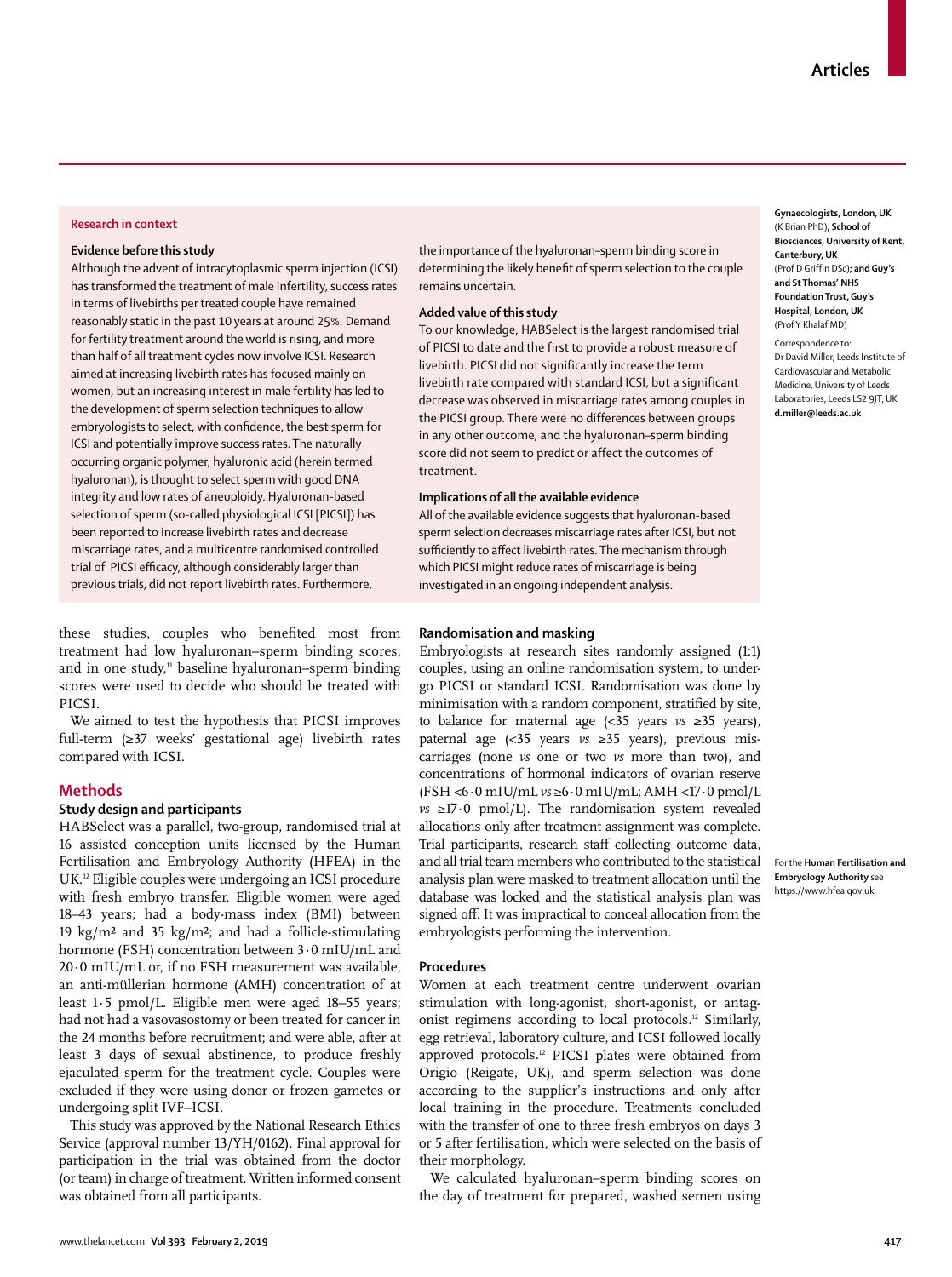

#### *Figure:* **Trial profile**

PICSI=physiological intracytoplasmic sperm injection. ICSI=intracytoplasmic sperm injection. IVF=in-vitro fertilisation. \*Three received IVF, two received IVF–ICSI split cycle, and 36 received ICSI. †Five received IVF, three received IVF–ICSI split cycle, and one received PICSI. ‡These individuals were found to not meet eligibility criteria after randomisation.

> the Hydak slide (Origio, Reigate, UK), according to the supplier's instructions. These scores were calculated as the number of immobilised sperm divided by the total number of sperm, multiplied by 100. To aid comparisons with other studies that calculated hyaluronan–sperm binding scores,<sup>8,11,13</sup> we stratified the scores into those that were 65% or less and those greater than 65%. Follow-up data were collected according to approved, trial-specific case report forms<sup>12</sup> and from routine patient records.

#### **Outcomes**

The primary outcome was full-term (≥37 weeks' gestational age) livebirth. Secondary outcomes were clinical pregnancy (defined as the presence of a fetal heartbeat or gestational sac at 6–9 weeks after fresh embryo transfer), miscarriage (defined as pregnancy loss after confirmation of clinical pregnancy), and livebirth before 37 weeks' gestational age (henceforth described as premature birth).

See **Online** for appendix

## **Statistical analysis**

On the basis of HFEA longitudinal data, we estimated that the term livebirth rate in the ICSI group would be about 24%. To detect a 5% increase (from 24% to 29%) in the PICSI group, with 90% power at the 5% significance level, 3266 couples were required. We aimed to recruit 3700 couples to allow for a 10% dropout rate. However, because of poorer than expected recruitment, in October, 2015, the trial steering committee (who were masked to treatment assignment) recommended that the target for power should be revised to 80%, meaning that 2444 couples were required for the primary analysis.

Primary and secondary endpoints were assessed in the modified intention-to-treat population, which included all couples who completed follow-up, analysed in the groups to which they were randomly assigned. Our statistical analysis plan prespecified that if more than 5% of primary outcome data were missing, we would do sensitivity analyses to investigate the effects of departures from the missing-at-random assumption on our conclusions. Primary analysis of primary and secondary outcomes was done using a mixed effects logistic regression model adjusted for the minimisation factors (maternal age, paternal age, number of previous miscarriages, and hormonal indicators of ovarian reserve) and a random effect for site. We used cubic splines with three knots (knot locations based on Harrell's recommendations) to adjust for maternal and paternal ages.14,15 A prespecified sensitivity analysis of the primary outcome was also done, with adjustment for additional covariates, including mother's BMI, ethnicity, history of pregnancy, smoking status, and hormonal treatment received (long agonist, short agonist, or antagonist).

Effects of treatment are presented as odds ratios (ORs) with 95% CIs. Absolute risk differences with 95% CIs were calculated from unadjusted logistic regression models with the delta method.16

We did prespecified subgroup analyses to investigate whether the effect of treatment on the primary outcome was modified by hyaluronan–sperm binding score, maternal age, previous miscarriage, or hormonal indicators of ovarian reserve. Following database locking, unmasking, and analysis, we were alerted to an unexpected and significant difference in miscarriage rates between trial groups. Therefore, we did a post-hoc subgroup analysis to investigate whether hyaluronan– sperm binding score, maternal age, previous miscarriage, or hormonal indicators of ovarian reserve modified the effect of treatment on miscarriage rates. All analyses were done with Stata version 14. An α value of 5% or less was considered significant. The full statistical analysis plan is available in the appendix.

### **Role of the funding source**

The funder of the study had no role in study design, data collection, data analysis, data interpretation, or writing of the report. The corresponding author and statistical support authors (GF and RH) had full access to all the data in the study, and the corresponding author had final responsibility for the decision to submit for publication.

## **Results**

Between Feb 1, 2014, and Aug 31, 2016, 2772 couples were randomly assigned to receive PICSI (n=1387) or standard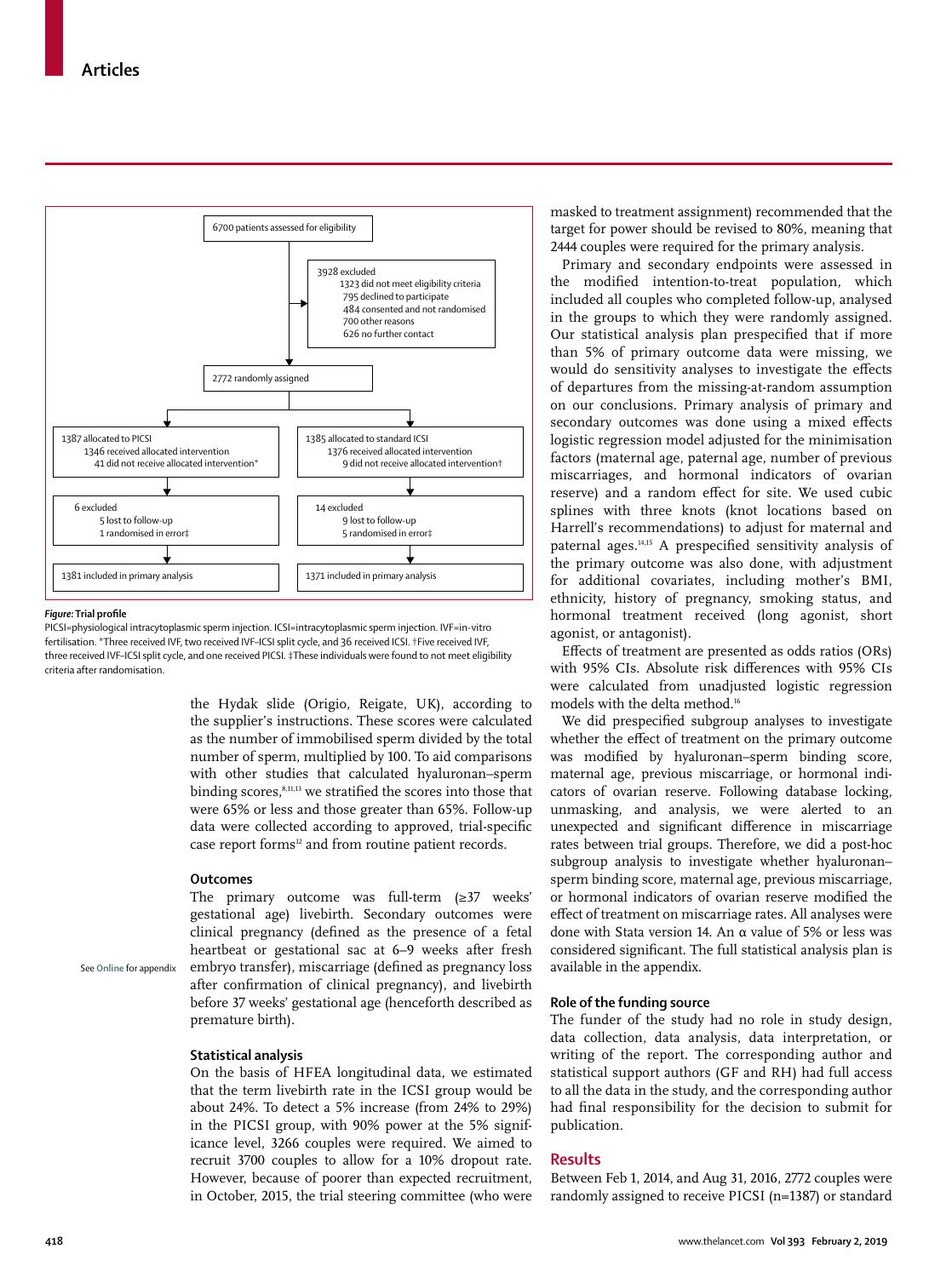|                                                                                                                                                                                                                                                                                | PICSI (n=1386)<br>ICSI (n=1380) |                          |  |  |  |
|--------------------------------------------------------------------------------------------------------------------------------------------------------------------------------------------------------------------------------------------------------------------------------|---------------------------------|--------------------------|--|--|--|
| Male partner                                                                                                                                                                                                                                                                   |                                 |                          |  |  |  |
| Age (years)                                                                                                                                                                                                                                                                    | 36.1                            | 35.9                     |  |  |  |
|                                                                                                                                                                                                                                                                                | $(5.5; n=1386)$                 | $(5.4; n=1380)$          |  |  |  |
| ≥35 years                                                                                                                                                                                                                                                                      | 812/1386 (59%)                  | 803/1380 (58%)           |  |  |  |
| BMI $(kq/m2)$                                                                                                                                                                                                                                                                  | 27.3<br>$(4.6; n=570)$          | 27.0<br>$(4.2; n=549)$   |  |  |  |
| Ethnicity                                                                                                                                                                                                                                                                      |                                 |                          |  |  |  |
| White                                                                                                                                                                                                                                                                          | 1047/1386 (76%)                 | 1078/1380 (78%)          |  |  |  |
| Asian                                                                                                                                                                                                                                                                          | 193/1386 (14%)                  | 166/1380 (12%)           |  |  |  |
| Black                                                                                                                                                                                                                                                                          | 49/1386 (4%)                    | 45/1380 (3%)             |  |  |  |
| Other                                                                                                                                                                                                                                                                          | 36/1386 (3%)                    | 45/1380 (3%)             |  |  |  |
| Not stated                                                                                                                                                                                                                                                                     | 61/1386 (4%)                    | 46/1380 (3%)             |  |  |  |
| Current smoker                                                                                                                                                                                                                                                                 | 68/1365 (5%)                    | 65/1353 (5%)             |  |  |  |
| Cigarettes per day                                                                                                                                                                                                                                                             | $8.0 (5.5; n=63)$               | $8.5(5.2; n=59)$         |  |  |  |
| Consumes alcohol                                                                                                                                                                                                                                                               | 771/1304 (59%)                  | 791/1300 (61%)           |  |  |  |
| Units per week                                                                                                                                                                                                                                                                 | $7.7(6.3; n=724)$               | $7.7(6.8; n=740)$        |  |  |  |
| Recreational drug use                                                                                                                                                                                                                                                          | 7/1303 (1%)                     | $6/1286$ (<1%)           |  |  |  |
| Sperm concentration                                                                                                                                                                                                                                                            | $11-0$                          | $11-0$                   |  |  |  |
| $(x106$ per mL) <sup>*</sup>                                                                                                                                                                                                                                                   | $(3.5 - 29.5; n = 1335)$        | $(3.6 - 31.0; n = 1338)$ |  |  |  |
| ICSI recommended based<br>on semen assessment                                                                                                                                                                                                                                  | 1268/1320 (96%)                 | 1245/1310 (95%)          |  |  |  |
| Female partner                                                                                                                                                                                                                                                                 |                                 |                          |  |  |  |
| Age (years)                                                                                                                                                                                                                                                                    | 33.6                            | $33 - 7$                 |  |  |  |
|                                                                                                                                                                                                                                                                                | $(4.4; n=1386)$                 | $(4.3; n=1380)$          |  |  |  |
| ≥35 years                                                                                                                                                                                                                                                                      | 618/1386 (45%)                  | 617/1380 (45%)           |  |  |  |
| $BMl$ (kg/m <sup>2</sup> )                                                                                                                                                                                                                                                     | $24 - 7$                        | $24-4$                   |  |  |  |
|                                                                                                                                                                                                                                                                                | $(3.5; n=1368)$                 | $(3.5; n=1360)$          |  |  |  |
| Ethnicity<br>White                                                                                                                                                                                                                                                             |                                 |                          |  |  |  |
|                                                                                                                                                                                                                                                                                | 1029/1386 (74%)                 | 1049/1380 (76%)          |  |  |  |
| Asian                                                                                                                                                                                                                                                                          | 214/1386 (15%)                  | 189/1380 (14%)           |  |  |  |
| Black                                                                                                                                                                                                                                                                          | 45/1386 (3%)                    | 46/1380 (3%)             |  |  |  |
| Other                                                                                                                                                                                                                                                                          | 52/1386 (4%)                    | 55/1380 (4%)             |  |  |  |
| Not stated                                                                                                                                                                                                                                                                     | 46/1386 (3%)                    | 41/1380 (3%)             |  |  |  |
| Current smoker                                                                                                                                                                                                                                                                 | 31/1375 (2%)                    | 20/1368 (1%)             |  |  |  |
| Cigarettes per day                                                                                                                                                                                                                                                             | $6.4$ (3 $3$ ; n=28)            | $6.3(3.6; n=20)$         |  |  |  |
| Consumes alcohol                                                                                                                                                                                                                                                               | 646/1340 (48%)                  | 673/1328 (51%)           |  |  |  |
| Units per week                                                                                                                                                                                                                                                                 | $5.1(4.3; n=614)$               | $5.1(4.7; n=634)$        |  |  |  |
| Recreational drug use                                                                                                                                                                                                                                                          | $1/1317$ (<1%)                  | $1/1302$ (<1%)           |  |  |  |
| Data are mean (SD) or n/N (%), unless otherwise indicated. n refers to the number<br>of patients for whom data were available. PICSI=physiological intracytoplasmic<br>sperm injection. ICSI=intracytoplasmic sperm injection. BMI=body-mass index.<br>*Data are median (IQR). |                                 |                          |  |  |  |

*Table 1:* **Baseline characteristics**

ICSI (n=1385; figure). Six couples who did not meet eligibility criteria were excluded after randomisation, and 14 couples were lost to follow-up; thus, 2752 couples were included in the primary analysis (figure).

Baseline and treatment characteristics were well balanced between groups (tables 1, 2). The median sperm concentration before treatment  $(11.0 \times 10^6$  per mL [IQR  $3.5-30.0$ ]; table 1) was lower than the WHO lower reference value (5th centile:  $15.0 \times 10^6$  per mL)<sup>17</sup> but had risen to this concentration by the day of treatment (table 2).

|                                                                                                                                                                                                                                                     | PICSI (n=1386)              | ICSI (n=1380)                |  |  |  |  |  |
|-----------------------------------------------------------------------------------------------------------------------------------------------------------------------------------------------------------------------------------------------------|-----------------------------|------------------------------|--|--|--|--|--|
| Semen pre-preparation assessment                                                                                                                                                                                                                    |                             |                              |  |  |  |  |  |
| Semen volume (mL)                                                                                                                                                                                                                                   | 2.9(1.4)<br>$n=1338$        | 3.0(1.5)<br>$n=1332$         |  |  |  |  |  |
| Sperm concentration<br>$(x106$ per mL) <sup>*</sup>                                                                                                                                                                                                 | 14.7 (4.0-35.0;<br>$n=1236$ | $16.0(5.0-36.4)$<br>$n=1223$ |  |  |  |  |  |
| Forward progressive motility (%)                                                                                                                                                                                                                    | 39.5(20.1)<br>$n=1216$      | 40.8 (20.3;<br>$n = 1198$    |  |  |  |  |  |
| Semen post-preparation assessment                                                                                                                                                                                                                   |                             |                              |  |  |  |  |  |
| Sperm processing method                                                                                                                                                                                                                             |                             |                              |  |  |  |  |  |
| Swim-up                                                                                                                                                                                                                                             | 18/1343 (1%)                | 19/1337 (1%)                 |  |  |  |  |  |
| Density gradient<br>centrifugation                                                                                                                                                                                                                  | 1044/1343 (78%)             | 1028/1337 (77%)              |  |  |  |  |  |
| Direct centrifugation                                                                                                                                                                                                                               | 191/1343 (14%)              | 198/1337 (15%)               |  |  |  |  |  |
| Other                                                                                                                                                                                                                                               | 89/1343 (7%)                | 90/1337 (7%)                 |  |  |  |  |  |
| Not processed                                                                                                                                                                                                                                       | $1/1343$ (<1%)              | $2/1337$ (<1%)               |  |  |  |  |  |
| Forward progressive motility (%)                                                                                                                                                                                                                    | 68.6 (28.1;<br>$n=1161$     | 69.5(27.5)<br>$n=1140$       |  |  |  |  |  |
| Hyaluronan-sperm binding score                                                                                                                                                                                                                      |                             |                              |  |  |  |  |  |
| ≤25%                                                                                                                                                                                                                                                | 86/963 (9%)                 | 74/947 (8%)                  |  |  |  |  |  |
| 26-65%                                                                                                                                                                                                                                              | 188/963 (20%)               | 181/947 (19%)                |  |  |  |  |  |
| >65%                                                                                                                                                                                                                                                | 689/963 (72%)               | 692/947 (73%)                |  |  |  |  |  |
| Oocyte collection                                                                                                                                                                                                                                   |                             |                              |  |  |  |  |  |
| Number of eggs collected<br>per couple                                                                                                                                                                                                              | 10.9(6.3;<br>$n=1345$       | 10.8(6.3)<br>$n=1337$        |  |  |  |  |  |
| Number of metaphase II oocytes<br>injected with sperm                                                                                                                                                                                               | 8.7<br>$(5.1; n=1341)$      | 8.5<br>$(5.1; n=1331)$       |  |  |  |  |  |
| Data are mean (SD) or n/N (%), unless otherwise stated. n refers to the number of<br>patients for whom data were available. PICSI=physiological intracytoplasmic sperm<br>injection. ICSI=intracytoplasmic sperm injection. *Data are median (IQR). |                             |                              |  |  |  |  |  |
| Table 2: Treatment characteristics                                                                                                                                                                                                                  |                             |                              |  |  |  |  |  |

The term livebirth rate was 27·4% in the PICSI group and  $25.2\%$  in the standard ICSI group (OR  $1.12$ , 95% CI  $0.95-1.34$ ; p= $0.18$ ; table 3; appendix). Similar results were obtained in the prespecified sensitivity analysis of the primary outcome (table 3). We did not find evidence of differential effects of treatment on the primary outcome according to hyaluronan–sperm binding scores, maternal age, previous miscarriage, maternal FSH concentrations, or paternal sperm concentrations (appendix).

The proportions of couples with clinical pregnancy or premature birth were not significantly different between groups (table 3). By contrast, the proportion of couples whose clinical pregnancy ended in miscarriage was significantly lower in the PICSI group than in the ICSI group (table 3; appendix). We found no evidence of differential effects of treatment on miscarriage rates according to hyaluronan–sperm binding scores, maternal age, previous miscarriage, maternal FSH or AMH concentrations, or paternal sperm concentrations (appendix). There were no differences between groups in the exploratory endpoints of fertilisation and biochemical pregnancy (table 3).

56 serious adverse events were recorded during the study, affecting 31 (2%) of 1386 patients in the PICSI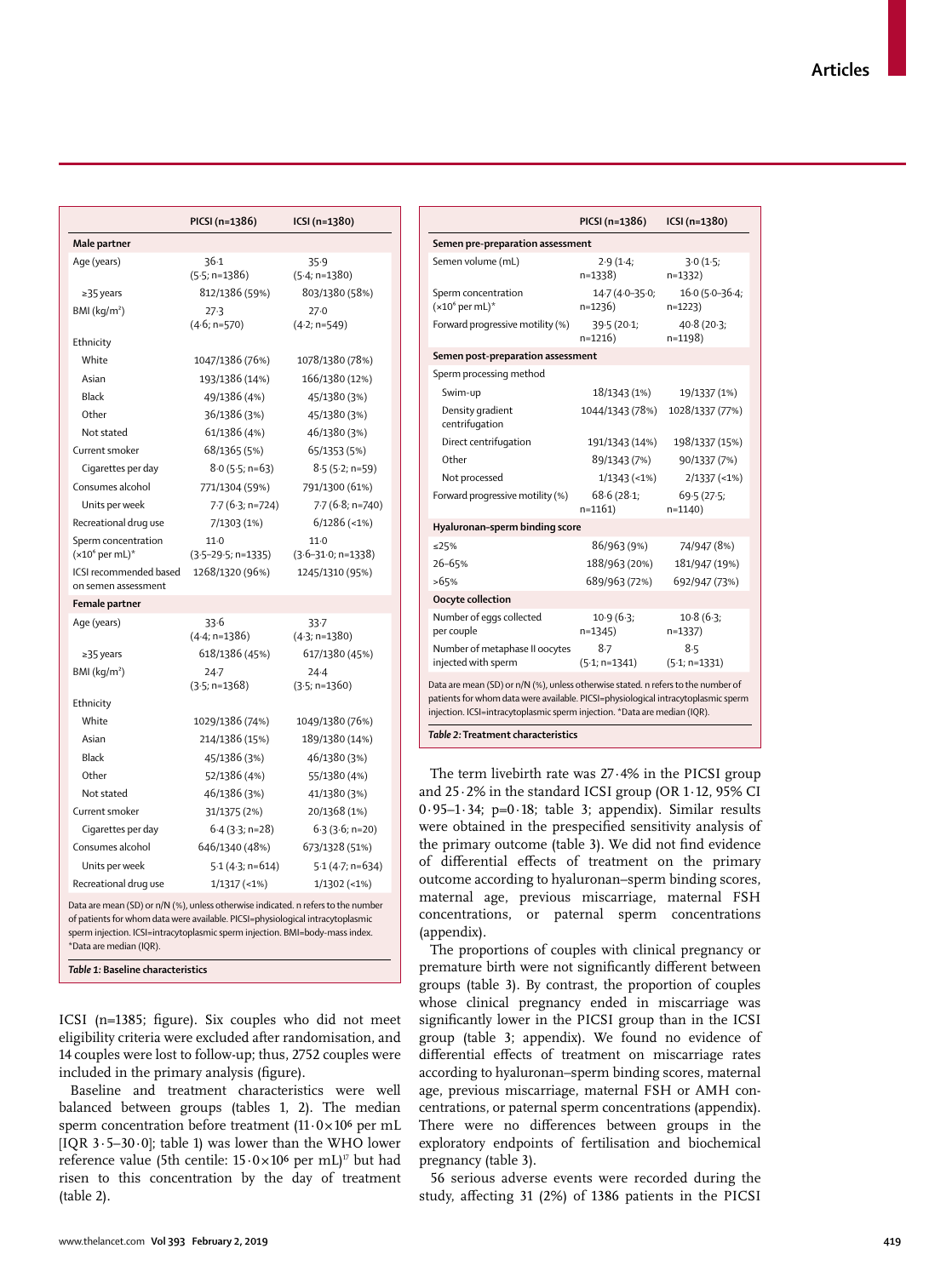|                                                                                                                                                                                                                                                                                                                                                       | <b>PICSI</b>     | <b>ICSI</b>      | Absolute difference<br>(95% CI) | Odds ratio<br>(95% CI)        | p value |  |  |
|-------------------------------------------------------------------------------------------------------------------------------------------------------------------------------------------------------------------------------------------------------------------------------------------------------------------------------------------------------|------------------|------------------|---------------------------------|-------------------------------|---------|--|--|
| Term livebirth                                                                                                                                                                                                                                                                                                                                        |                  |                  |                                 |                               |         |  |  |
| Primary analysis*                                                                                                                                                                                                                                                                                                                                     | 27.4% (379/1381) | 25.2% (346/1371) | $2.2\%$ (-1.1 to 5.5)           | 1.12 (0.95 to 1.34)           | 0.18    |  |  |
| Sensitivity analysis <sup>+</sup>                                                                                                                                                                                                                                                                                                                     | 27.5% (379/1379) | 25.3% (346/1370) | $2.2\%$ (-1.1 to 5.5)           | 1.13 (0.95 to 1.34)           | 0.17    |  |  |
| Secondary endpoints                                                                                                                                                                                                                                                                                                                                   |                  |                  |                                 |                               |         |  |  |
| Clinical pregnancy                                                                                                                                                                                                                                                                                                                                    | 35.2% (487/1382) | 35.7% (491/1375) | $-0.5\%$ ( $-4.0$ to 3.1)       | $0.98(0.84 \text{ to } 1.15)$ | 0.80    |  |  |
| Miscarriage                                                                                                                                                                                                                                                                                                                                           | 4.3% (60/1381)   | 7.0% (96/1371)   | $-2.7\%$ ( $-4.4$ to $-0.9$ )   | $0.61(0.43 \text{ to } 0.84)$ | 0.003   |  |  |
| Premature birth                                                                                                                                                                                                                                                                                                                                       | 3.3% (46/1381)   | 3.3% (45/1371)   | $0.0\%$ (-1.3 to 1.4)           | 1.02 (0.67 to 1.55)           | 0.94    |  |  |
| <b>Exploratory endpoints</b>                                                                                                                                                                                                                                                                                                                          |                  |                  |                                 |                               |         |  |  |
| Fertilisation rate (%)‡                                                                                                                                                                                                                                                                                                                               | 66% (24.0)       | 69% (24.0)       | $3.0\%$ (-0.47 to 6.5)          | 1.15 (0.98 to 1.34)           | 0.09    |  |  |
| Biochemical pregnancy                                                                                                                                                                                                                                                                                                                                 | 39.5% (546/1383) | 39.5% (544/1377) | $0.0\%$ (-4.0 to 4.0)           | 1.00 (0.86 to 1.17)           | 0.99    |  |  |
| Data are % (n/N), unless otherwise stated. PICSI=physiological intracytoplasmic sperm injection. ICSI=intracytoplasmic sperm injection. *Adjusted for maternal age, previous<br>miscarriage, and hormonal indicators of ovarian reserve. +Adjusted for hyaluronan-sperm binding score, maternal age, previous miscarriage, and hormonal indicators of |                  |                  |                                 |                               |         |  |  |

ovarian reserve. Odds ratios are shown alongside absolute differences. ‡Data are mean (SD); denominators were 1386 for the PICSI group and 1380 for the ICSI group.

*Table 3:* **Trial outcomes**

group and 25 (2%) of 1380 patients in the standard ICSI group (appendix). There were two suspected unexpected serious adverse reactions, including one case of hypospadias in the PICSI group and one of achondroplasia in the ICSI group; neither was attributed to treatment.

We did an exploratory analysis to investigate whether trial sampling was representative of national trends and to ascertain the individual contribution of each clinic to the study population. We compared mean term livebirths per embryo transfer, obtained for each site from publicly available HFEA data, with the equivalent values in this study. The mean number of term livebirths per embryo transfer across all sites was  $0.26$  (SD  $0.05$ ) when calculated with HFEA data and  $0.23$  (0.06) when calculated with trial data (appendix). 26% of couples in the trial were randomised at one site, which had a mean number of livebirths per embryo transfer of 0·23 for both HFEA and trial data. The overall similarity between mean numbers of term livebirths per embryo transfer calculated with HFEA or trial data suggests that neither multiple-site sampling nor relative site contribution affected trial outcomes.

## **Discussion**

In this multicentre clinical trial, PICSI did not increase the term livebirth rate compared with standard ICSI, and there was no difference between groups in either clinical pregnancy or premature birth. However, we observed a significant reduction in miscarriage with PICSI compared with standard ICSI.

Although our results are largely consistent with those of previous reports,<sup> $7-11$ </sup> we have provided, for the first time, a robust measure of livebirth following an hyaluronan-based sperm selection procedure. Previous studies<sup>5,7,9,11,13</sup> of hyaluronan-based sperm selection were inconclusive with respect to livebirth outcome, and with the exception of three studies, $8,9,11$  were not randomised trials or were underpowered. The largest randomised trial<sup>8</sup> of hyaluronan-based sperm selection before this study did not report livebirth rate. Similar to previous studies, ${}^{s,n}$  we stratified hyaluronan–sperm binding scores into low-binding and high-binding categories. We did not, however, consider hyaluronan– sperm binding scores in treatment choice or offer PICSI only to those with lower baseline hyaluronan– sperm binding scores. Instead, to make the results of the trial generalisable to all couples undergoing an ICSI procedure, we relied on subgroup analysis of the stratified sample to indicate whether hyaluronan– sperm binding scores affect clinical outcomes of treatment. Whereas we found no association between hyaluronan–sperm binding scores and treatment outcomes, Mokanszki and colleagues<sup>11</sup> reported a significantly increased livebirth rate in the subgroup with lower (<60%) hyaluronan–sperm binding scores compared with the subgroup with higher  $(≥60%)$ scores. However, the sample size of that study was small (n=250), and participants were not randomly assigned to treatment. Given that we saw no effect of hyaluronan–sperm binding scores on outcome, increasing sample size further or restricting the intervention to couples with lower hyaluronan–sperm binding scores to rule it out as a factor in treatment choice seems unnecessary.

Although this study was not powered to investigate miscarriage, we found that the proportion of couples with clinical pregnancy that ended in miscarriage was lower in the PICSI group than in the standard ICSI group, and that the confidence interval for the absolute difference between groups was narrow. This reduction in miscarriage with PICSI has been observed in previous studies.8,11 Livebirth is a far more common outcome of the reproductive cycle (natural and assisted) than miscarriage; hence, the confidence interval for the absolute risk difference was wider for livebirth than for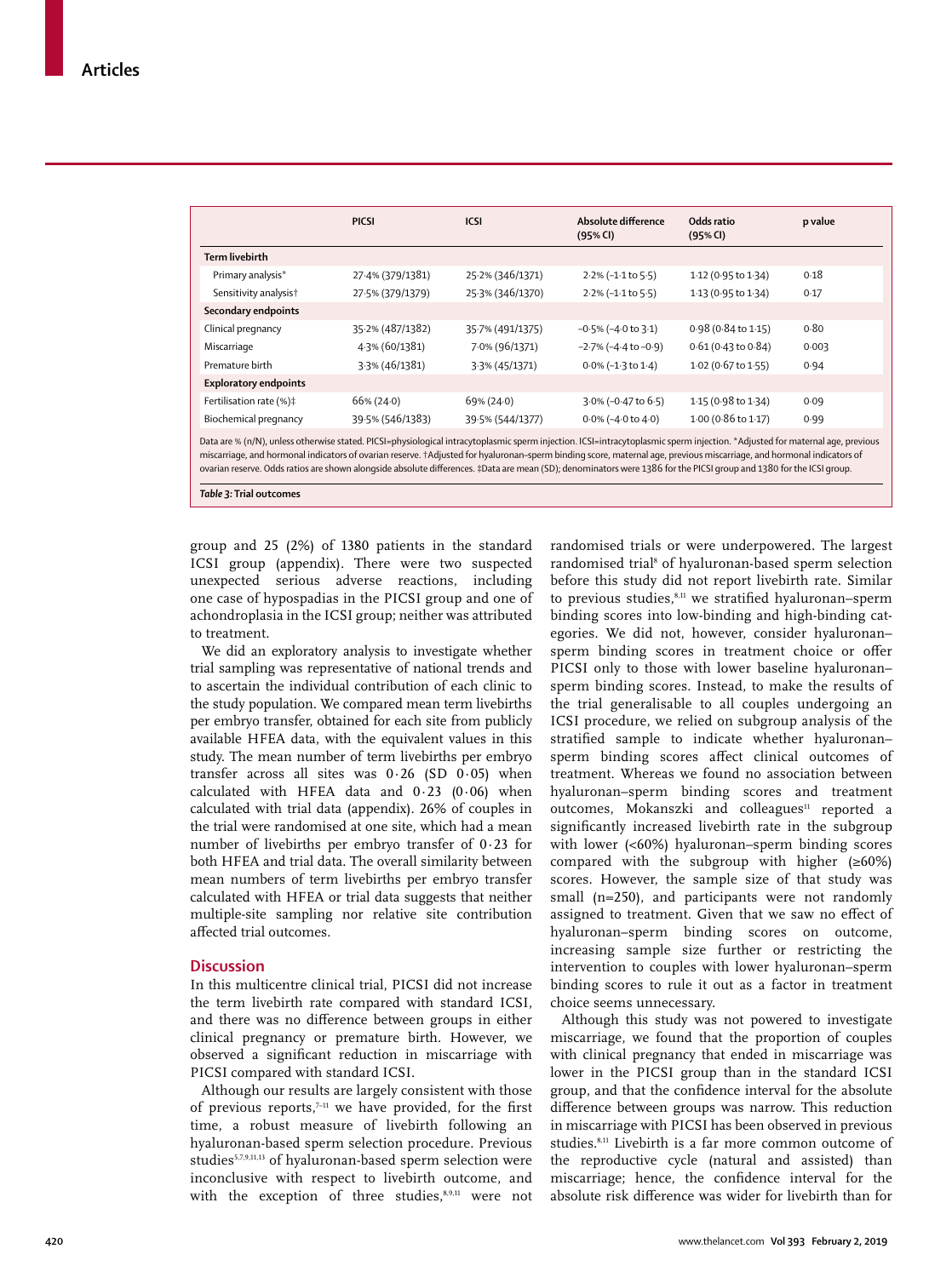miscarriage. This statistical effect helps to explain why the absolute improvement in term livebirth rate, although similar to the absolute reduction in miscarriage, was not significant in this study. The difference of around 2·5% has a greater effect on miscarriage than on term livebirth when presented as a relative difference. Future research should more precisely establish the patient and sample characteristics that underpin the reduction in miscarriage observed in this study, and the mechanism responsible. An independent analysis of trial data to shed light on why PICSI achieved lower miscarriage rates than did standard ICSI in this study will be reported elsewhere.

This study has several strengths. The study had clearly defined outcomes, and all participants and investigators, except for embryologists, were masked to treatment assignment. Moreover, we used locally approved, robust operating standards throughout, which helped minimise any potential logistical and technical limitations resulting from the multicentre design. Despite the approved reduction in power, HABSelect still randomised 2772 couples, which was more than three times the number in the next largest trial of PICSI.<sup>8</sup> We are therefore confident that the primary outcome was robust. Although embryologists were necessarily not masked to treatment allocation, it is unlikely that they could have biased the assessment of outcomes, which were objectively measured. They could have formed a view about the effectiveness of treatment that might have affected equipoise and influenced recruitment. However, given that allocation concealment was maintained throughout by use of online randomisation after recruitment, it was not possible for embryologists to influence the characteristics of participants allocated to one trial group compared with the other.

Reviews and meta-analyses considering the efficacy of hyaluronan-based sperm selection for ICSI have been equivocal.5,18,19 Based on our study design, we can say with confidence that PICSI is not superior to standard ICSI for improving term livebirth rates, despite the reduction in miscarriage. Wider in-service application of PICSI is therefore unjustified at this time.

#### **Contributors**

DM interpreted the data and wrote the original and the final drafts of the manuscript. SP contributed to trial design and management. JK-B, SL, AP, and DB contributed to trial design and laboratory investigations. RC contributed to protocol development. RH, RW, and GF provided essential statistical support. DG provided additional support on style and presentation and was the independent science adviser. VS, YK, AC, and SB provided expert clinical advice, helped to finalise the protocol, interpreted the data, and contributed to drafting of the manuscript. KB was the trial's patient and public involvement contributor.

#### **Declaration of interests**

SP is a member of the National Institute for Health Research (NIHR) Efficacy and Mechanism Evaluation (EME) board, outside of the submitted work. RW is a member of the Health Services and Delivery Research researcher-led panel and the Public Health Research, Research Funding Board outside of the submitted work. SL is chief executive officer of the University of Belfast spinout company,

Examen, outside of the submitted work. DM received a grant from Biocoat, outside of the submitted work, and personal fees from Origio to attend a meeting to report the submitted work (in brief). JK-B received personal fees from Origio to attend a meeting, outside of the submitted work. DG was an independent scientist on the HABSelect trial steering committee. All other authors declare no competing interests. The choice of the PICSI dish for hyaluronan sperm selection was solely pragmatic; no commercial interest influenced the decision.

#### **Data sharing**

Information about HABSelect is already available from the ISRCTN website (ISRCTN99214271), and a summary of the protocol is available. The full, finally approved study protocol, including the statistical analysis plan for the clinical trial and mechanistic analysis of associated trial data, will be made available from the NIHR journals library (https://www.journalslibrary.nihr.ac.uk), alongside their respective reports. The date for full release of these resources, which accompanies publication of the full NIHR HABSelect monograph, is likely to be January, 2019. All reports will be publicly available. A full summary of HABSelect clinical data output, including a data dictionary without any patient identifiable information, will be available in CSV format by request to the chief investigator (DM) as soon as possible after publication of the monograph and subsequent release of the data to the chief investigator.

#### **Acknowledgments**

This study was funded by the EME Programme (MREC 13/YH/0162; UKCRN ID 14845), a partnership of the Medical Research Council (MRC) and NIHR, and supported by the UK NIHR, the NIHR infrastructure in Leeds, and the UK Clinical Research Network. The views expressed in this publication are those of the authors and not necessarily those of the MRC, National Health Service, NIHR, or the UK Department of Health*.* The chief and principal investigators are thankful for the support of both the extended HABSelect Study Team and the NIHR Clinical Research Network, without whom the trial would not have been possible.

#### **References**

- 1 Boulet SL, Mehta A, Kissin DM, Warner L, Kawwass JF, Jamieson DJ. Trends in use of and reproductive outcomes associated with intracytoplasmic sperm injection. *JAMA* 2015; **313:** 255–63.
- 2 Dyer S, Chambers GM, de Mouzon J, et al. International Committee for Monitoring Assisted Reproductive Technologies world report: assisted reproductive technology 2008, 2009 and 2010. *Hum Reprod* 2016; **31:** 1588–609.
- 3 Palermo G, Joris H, Devroey P, Van Steirteghem AC. Pregnancies after intracytoplasmic injection of single spermatozoon into an oocyte. *Lancet* 1992; **340:** 17–18.
- Sakkas D, Ramalingam M, Garrido N, Barratt CL. Sperm selection in natural conception: what can we learn from Mother Nature to improve assisted reproduction outcomes? *Hum Reprod Update* 2015; **21:** 711–26.
- 5 McDowell S, Kroon B, Ford E, Hook Y, Glujovsky D, Yazdani A. Advanced sperm selection techniques for assisted reproduction. *Cochrane Database Syst Rev* 2014; **10:** CD010461.
- 6 Dandekar P, Aggeler J, Talbot P. Structure, distribution and composition of the extracellular matrix of human oocytes and cumulus masses. *Hum Reprod* 1992; **7:** 391–98.
- 7 Majumdar G, Majumdar A. A prospective randomized study to evaluate the effect of hyaluronic acid sperm selection on the intracytoplasmic sperm injection outcome of patients with unexplained infertility having normal semen parameters. *J Assist Reprod Genet* 2013; **30:** 1471–75.
- 8 Worrilow KC, Eid S, Woodhouse D, et al. Use of hyaluronan in the selection of sperm for intracytoplasmic sperm injection (ICSI): significant improvement in clinical outcomes—multicenter, double-blinded and randomized controlled trial. *Hum Reprod* 2013; **28:** 306–14.
- 9 Parmegiani L, Cognigni GE, Bernardi S, et al. Comparison of two ready-to-use systems designed for sperm–hyaluronic acid binding selection before intracytoplasmic sperm injection: PICSI vs Sperm Slow: a prospective, randomized trial. *Fertil Steril* 2012; **98:** 632–37.